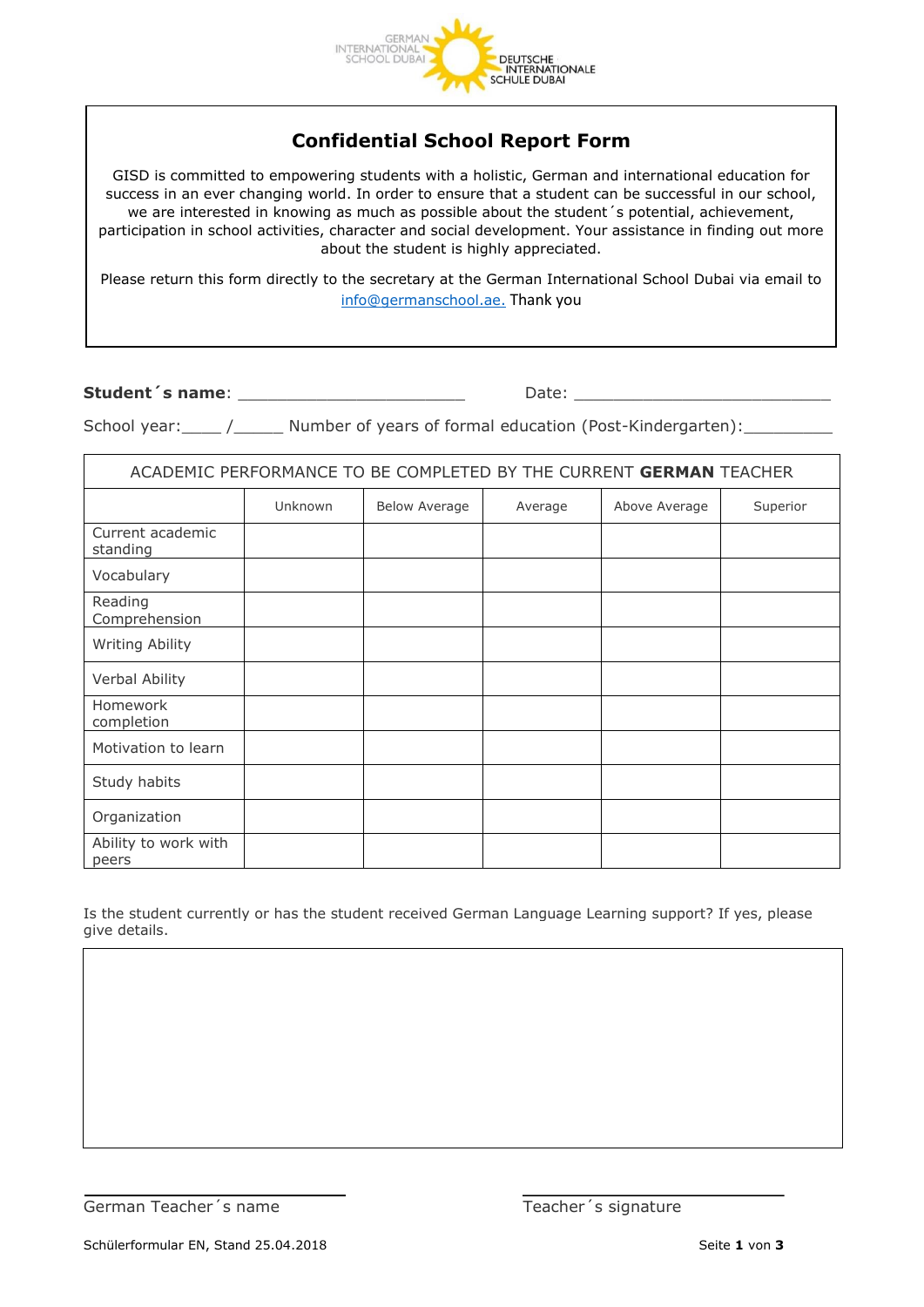

| ACADEMIC PERFORMANCE TO BE COMPLETED BY THE CURRENT MATH TEACHER |         |                      |         |               |          |  |  |
|------------------------------------------------------------------|---------|----------------------|---------|---------------|----------|--|--|
|                                                                  | Unknown | <b>Below Average</b> | Average | Above Average | Superior |  |  |
| Current academic<br>standing                                     |         |                      |         |               |          |  |  |
| Arithmetic skills                                                |         |                      |         |               |          |  |  |
| Problem solving                                                  |         |                      |         |               |          |  |  |
| <b>Homework</b><br>completion                                    |         |                      |         |               |          |  |  |
| Motivation to learn                                              |         |                      |         |               |          |  |  |
| Study habits                                                     |         |                      |         |               |          |  |  |
| Organization                                                     |         |                      |         |               |          |  |  |
| Ability to work with<br>peers                                    |         |                      |         |               |          |  |  |

Math Teacher's name Teacher's signature

| SOCIAL EMOTIONAL DEVELOPMENT |         |                      |         |               |          |  |  |  |
|------------------------------|---------|----------------------|---------|---------------|----------|--|--|--|
|                              | Unknown | <b>Below Average</b> | Average | Above Average | Superior |  |  |  |
| <b>Attention Span</b>        |         |                      |         |               |          |  |  |  |
| Follows directions           |         |                      |         |               |          |  |  |  |
| Attitude towards<br>staff    |         |                      |         |               |          |  |  |  |
| Attitude towards<br>peers    |         |                      |         |               |          |  |  |  |
| Accepts<br>consequences      |         |                      |         |               |          |  |  |  |
| Has self confidence          |         |                      |         |               |          |  |  |  |
| Respects school<br>rules     |         |                      |         |               |          |  |  |  |
| Respects others              |         |                      |         |               |          |  |  |  |
| Attends school<br>regularly  |         |                      |         |               |          |  |  |  |

Teacher's name Teacher's signature

1. Is the student currently or has the student received special education support? If yes give details.